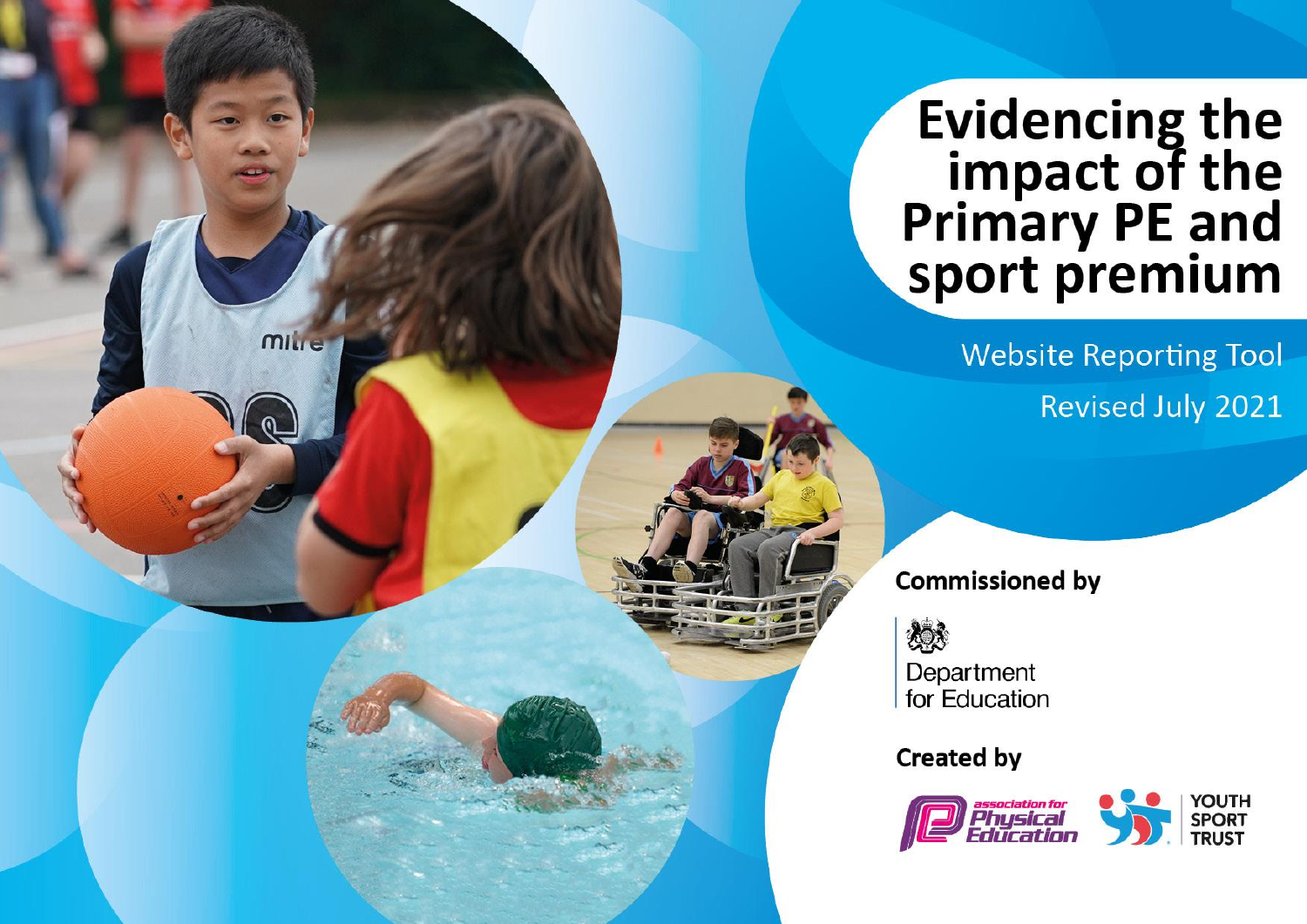It isimportant that your grant is used effectively and based on school need. The Education Inspection [Framework](https://assets.publishing.service.gov.uk/government/uploads/system/uploads/attachment_data/file/843108/School_inspection_handbook_-_section_5.pdf) makes clear there will be a focus on **'whether leaders and those responsible for governors all understand their respective roles and perform these in a way that enhances the effectiveness of the school'**.

Under the Quality of [Education](https://assets.publishing.service.gov.uk/government/uploads/system/uploads/attachment_data/file/843108/School_inspection_handbook_-_section_5.pdf) Ofsted inspectors consider: **Intent** - Curriculum design, coverage and appropriateness **Implementation** - Curriculum delivery, Teaching (pedagogy) and Assessment **Impact** - Attainment and progress

To assist schools with common transferable language this template has been developed to utilise the same three headings which should make your plans easily transferable between working documents.

Schools must use the funding to make **additional and sustainable** improvementsto the quality of Physical Education, School Sport and Physical Activity (PESSPA) they offer. This means that you should use the Primary PE and sport premium to:

- Develop or add to the PESSPA activities that your school already offer
- Build capacity and capability within the school to ensure that improvements made now will benefit children joining the school in future years
- The Primary PE and sport premium should not be used to fund capital spend projects; the school's budget should fund these.

Pleasevisi[tgov.ukf](https://www.gov.uk/guidance/pe-and-sport-premium-for-primary-schools)ortherevisedDfEguidanceincludingthe5keyindicatorsacrosswhichschoolsshoulddemonstrate animprovement.Thisdocumentwillhelpyoutoreviewyourprovisionandtoreportyourspend.DfEencouragesschools to use this template as an effective way of meeting the reporting requirements of the Primary PE and sport premium.

We recommend you start by reflecting on the impact of current provision and reviewing the previous spend.

Schools are required to [publish details](https://www.gov.uk/guidance/what-maintained-schools-must-publish-online#pe-and-sport-premium-for-primary-schools) of how they spend this funding, including any under-spend from 2019/2020, as well as on the impact it has on children's PE and sport participation and attainment. **All funding must be spent by 31st July 2022.**

We recommend regularly updating the table and publishing it on your website throughout the year. This evidences your ongoing self-evaluation of how you are using the funding to secure maximum, sustainable impact. Final copy must be posted on your website by the end of the academic year and no later than the 31st July 2021. To see an example of how to complete the table please click [HERE.](http://www.afpe.org.uk/physical-education/wp-content/uploads/afPE-Example-Template-Indicator-2018-Final.pdf)

Supported by:







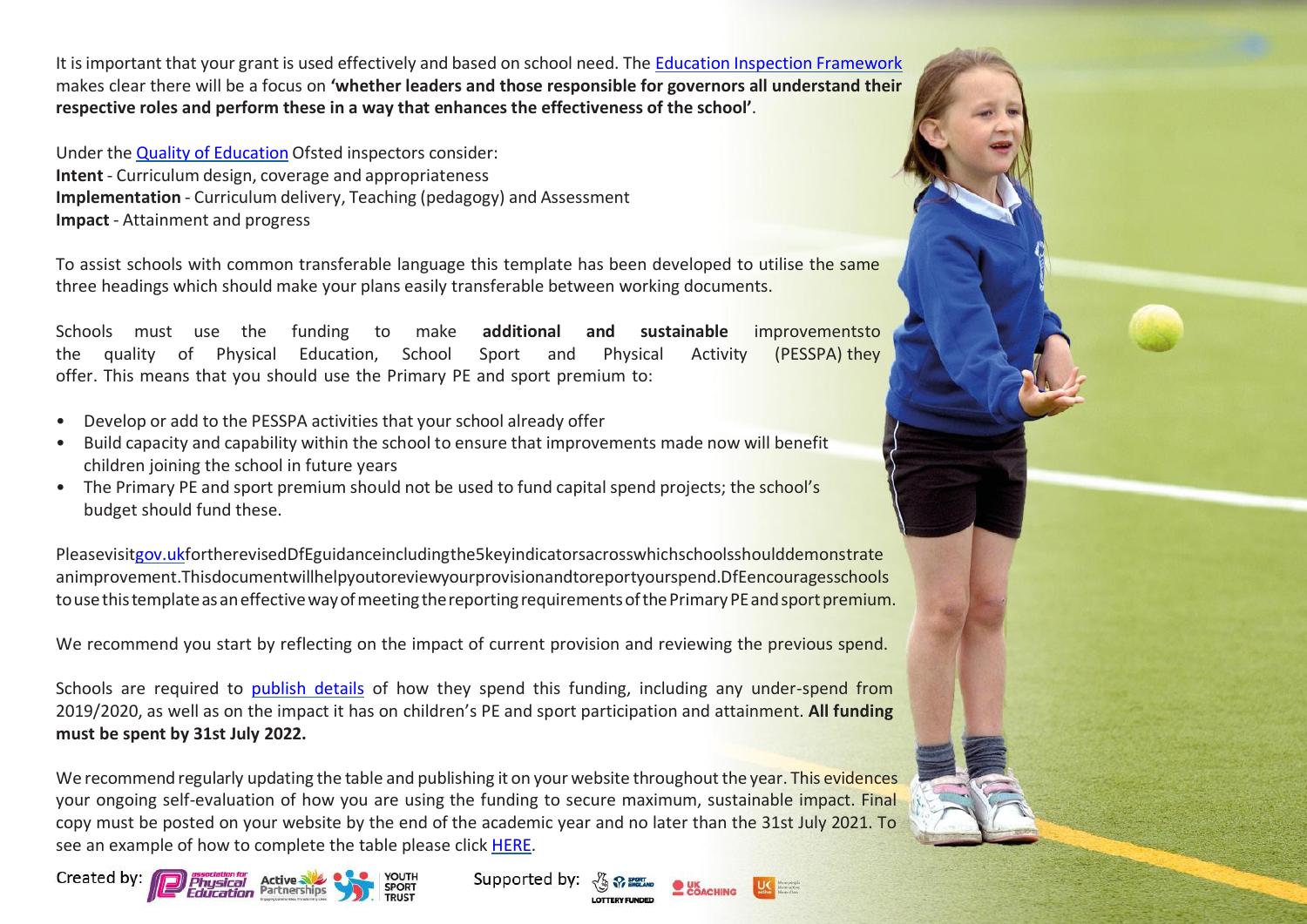| Total amount carried over from 2019/20                                              | £8,547                              |
|-------------------------------------------------------------------------------------|-------------------------------------|
| Total amount allocated for 2020/21                                                  | E26,328 (including £8547 carryover) |
| How much (if any) do you intend to carry over from this total fund into 2021/22?    | £15,943                             |
| Total amount allocated for 2021/22                                                  | £17,780                             |
| Total amount of funding for 2021/22. To be spent and reported on by 31st July 2022. | £33,723                             |

## **Swimming Data**

Please report on your Swimming Data below.

| Meeting national curriculum requirements for swimming and water safety.                                                                                                                                                                                                                                                                                                                                              |     |
|----------------------------------------------------------------------------------------------------------------------------------------------------------------------------------------------------------------------------------------------------------------------------------------------------------------------------------------------------------------------------------------------------------------------|-----|
| N.B. Complete this section to your best ability. For example you might have practised safe self-rescue techniques on<br>dry land which you can then transfer to the pool when school swimming restarts.<br>Due to exceptional circumstances priority should be given to ensuring that children can perform safe self rescue<br>evenif they do not fully meet the first two requirements of the NC programme of study |     |
| What percentage of your current Year 6 cohort swim competently, confidently and proficiently over a distance of at<br>least 25 metres?<br>N.B. Even though your children may swim in another year please report on their attainment on leaving primary<br>schoolat the end of the summer term 2020.<br>Please see note above                                                                                         | 97% |
| What percentage of your current Year 6 cohort use a range of strokes effectively [for example, front crawl, backstroke<br>and breaststroke]?<br>Please see note above                                                                                                                                                                                                                                                | 72% |
| What percentage of your current Year 6 cohort perform safe self-rescue in different water-based situations?                                                                                                                                                                                                                                                                                                          | 97% |
| Schools can choose to use the Primary PE and sport premium to provide additional provision for swimming but this<br>must be for activity over and above the national curriculum requirements. Have you used it in this way?                                                                                                                                                                                          | No  |

LOTTERY FUNDED



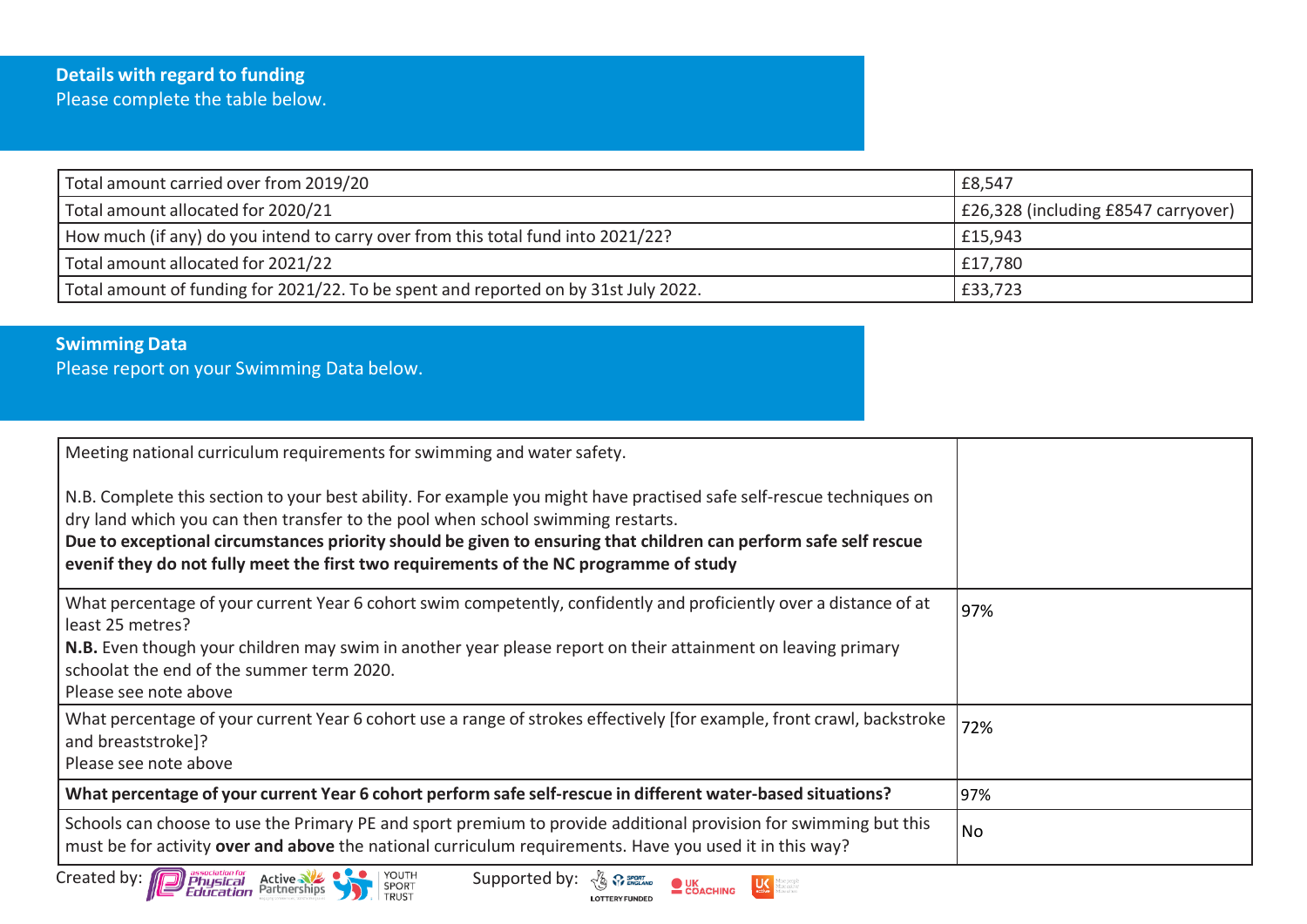## **Action Plan and Budget Tracking**

Capture your intended annual spend against the 5 key indicators. Clarify the success criteria and evidence of impact that you intend to measure to evaluate for children today and for the future.

| Academic Year: 2020/21                                                                                                                                                   | Total fund allocated: £17781 +<br>£8457 carry over                                                                                                                           | Date Updated: 28 <sup>th</sup> July 2021 |                                                                                                                                                                                                                               |                                                                                                                                                                                                                                                |
|--------------------------------------------------------------------------------------------------------------------------------------------------------------------------|------------------------------------------------------------------------------------------------------------------------------------------------------------------------------|------------------------------------------|-------------------------------------------------------------------------------------------------------------------------------------------------------------------------------------------------------------------------------|------------------------------------------------------------------------------------------------------------------------------------------------------------------------------------------------------------------------------------------------|
| Key indicator 1: The engagement of all children in regular physical activity - Chief Medical Officers guidelines recommend                                               | Percentage of total allocation:                                                                                                                                              |                                          |                                                                                                                                                                                                                               |                                                                                                                                                                                                                                                |
|                                                                                                                                                                          | thatprimary school children undertake at least 30 minutes of physical activity a day in school                                                                               |                                          |                                                                                                                                                                                                                               | %                                                                                                                                                                                                                                              |
| Intent                                                                                                                                                                   | Implementation                                                                                                                                                               |                                          | Impact                                                                                                                                                                                                                        |                                                                                                                                                                                                                                                |
| Your school focus should be clear<br>what you want the children to<br>knowand be able to do and about<br>what they need to learn and to<br>consolidate through practice: | Make sure your actions to achieve<br>are linked to your intentions:                                                                                                          | Funding<br>allocated:                    | Evidence of impact: what do<br>children now know and<br>what can they now do?<br>What has changed?:                                                                                                                           | Sustainability and suggested<br>next steps:                                                                                                                                                                                                    |
| Provide opportunities to allow<br>children to be physically active at<br>llunchtimes                                                                                     | Sports coach to lead inclusive<br>sessions that inspire and motivate                                                                                                         | £3,888 (across<br>all Key<br>indicators) | More children involved in<br>physical activity at lunchtimes.<br>Children's motivation increased<br>through rewards                                                                                                           | Sports coaches to train children<br>to lead and run sessions<br>themselves through sports<br>leaders in years 4,5,6 to cover<br>all playtimes and lunchtimes for<br>all children across school.<br>Staffing cost: £2,280<br>Resources cost:tbc |
| Children to have access to<br>competitive sport in addition to the<br>national curriculum requirements                                                                   | Sports coaches employed to teach<br>competitive sports and promote<br>school competition in additional<br>enrichment and enhancement<br>lessons for all KS1 and KS2 children |                                          | Children enjoy competitive<br>physical activity and level of skill<br>is raised. Children are more<br>engaged and enjoy a wider range Cost: £6,840 (across all Key<br>of provision encouraging<br>linvolvement outside school | Reintroduce fully competitive<br>and team sports in addition to<br>school PE<br>indicators)                                                                                                                                                    |





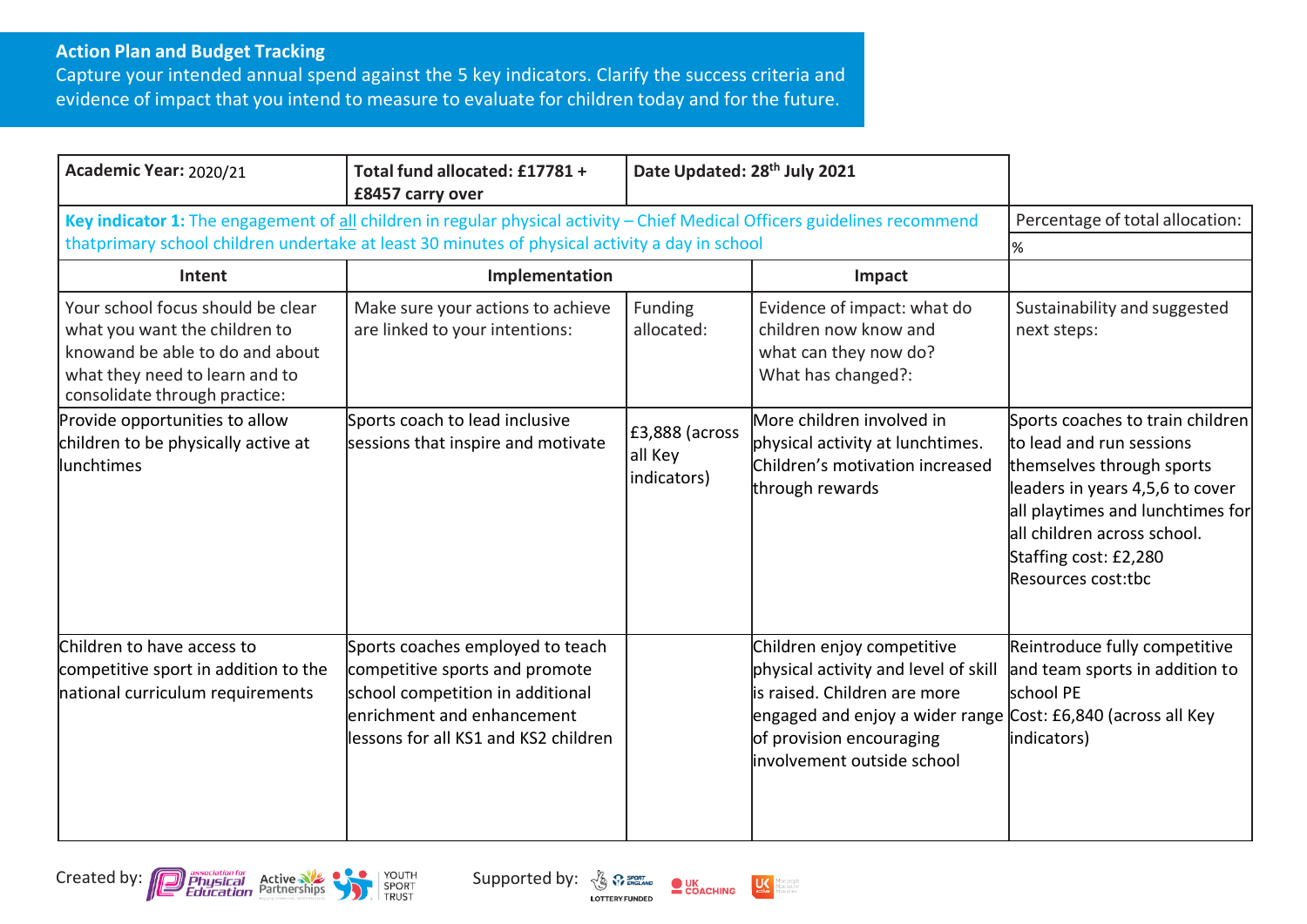| Upper KS2 children take part in the<br>active mile on a weekly basis to<br>promote health, exercise and running<br>for pleasure                                                                             |                                                                                                                                                                                                                                                                                             |                              | Children's physical and mental<br>health improved. Pupil's skills<br>and knowledge improved.                                                                                                                                                                                                     | Active mile to be introduced to<br>Lower KS2 with appropriate<br>supervision<br>Increase frequency for UKS2<br>Staffing cost:tbc                                                                                                                                                                                                                                         |
|-------------------------------------------------------------------------------------------------------------------------------------------------------------------------------------------------------------|---------------------------------------------------------------------------------------------------------------------------------------------------------------------------------------------------------------------------------------------------------------------------------------------|------------------------------|--------------------------------------------------------------------------------------------------------------------------------------------------------------------------------------------------------------------------------------------------------------------------------------------------|--------------------------------------------------------------------------------------------------------------------------------------------------------------------------------------------------------------------------------------------------------------------------------------------------------------------------------------------------------------------------|
|                                                                                                                                                                                                             | Key indicator 2: The profile of PESSPA being raised across the school as a tool for whole school improvement                                                                                                                                                                                |                              |                                                                                                                                                                                                                                                                                                  | Percentage of total allocation:                                                                                                                                                                                                                                                                                                                                          |
|                                                                                                                                                                                                             |                                                                                                                                                                                                                                                                                             |                              |                                                                                                                                                                                                                                                                                                  | %                                                                                                                                                                                                                                                                                                                                                                        |
| Intent                                                                                                                                                                                                      | Implementation                                                                                                                                                                                                                                                                              |                              | Impact                                                                                                                                                                                                                                                                                           |                                                                                                                                                                                                                                                                                                                                                                          |
| Your school focus should be clear<br>what you want the children to<br>knowand be able to do and about<br>what they need to learn and to<br>consolidate through practice:                                    | Make sure your actions to achieve<br>are linked to your intentions:                                                                                                                                                                                                                         | Funding<br>allocated:        | Evidence of impact: what do<br>children now know and<br>what can they now do?<br>What has changed?:                                                                                                                                                                                              | Sustainability and suggested<br>next steps:                                                                                                                                                                                                                                                                                                                              |
| Increased awareness and enjoyment<br>of sport and exercise across the whole Santa Dash to promote running for<br>school<br>Created by: <b>Depresention of Active State</b><br><b>Education</b> Partnerships | Whole school participation in the<br>tun<br>Sports Day style activities held to<br>promote sports given Sports Day<br>was cancelled due to weather<br>EAST 39 initiative to promote sport,<br>fitness and exercise across school<br>YOUTH<br>Supported by: 3 Pr SHORT AND<br>SPORT<br>TRUST | E0<br><b>OUK</b><br>COACHING | Children enjoy competitive sports Promote competitive sport in<br>and exercise and are excited to<br>take part in events.<br>Range of events to encourage<br>children to improve ow levels of<br>fitness, not all about competing<br>against others.<br>Mare people<br>Mare active<br>Mare often | weekly celebration worship<br>Update whole school display<br>board to promote the profile of<br>sport<br>Reintroduce sports clubs<br>(following Covid) with a range<br>of sports available<br>Cost:tbc<br>Promote out of school sports<br>clubs and sport camps,<br>including connections to sports<br>prioritised by local High<br>School.<br>Promote sport through the |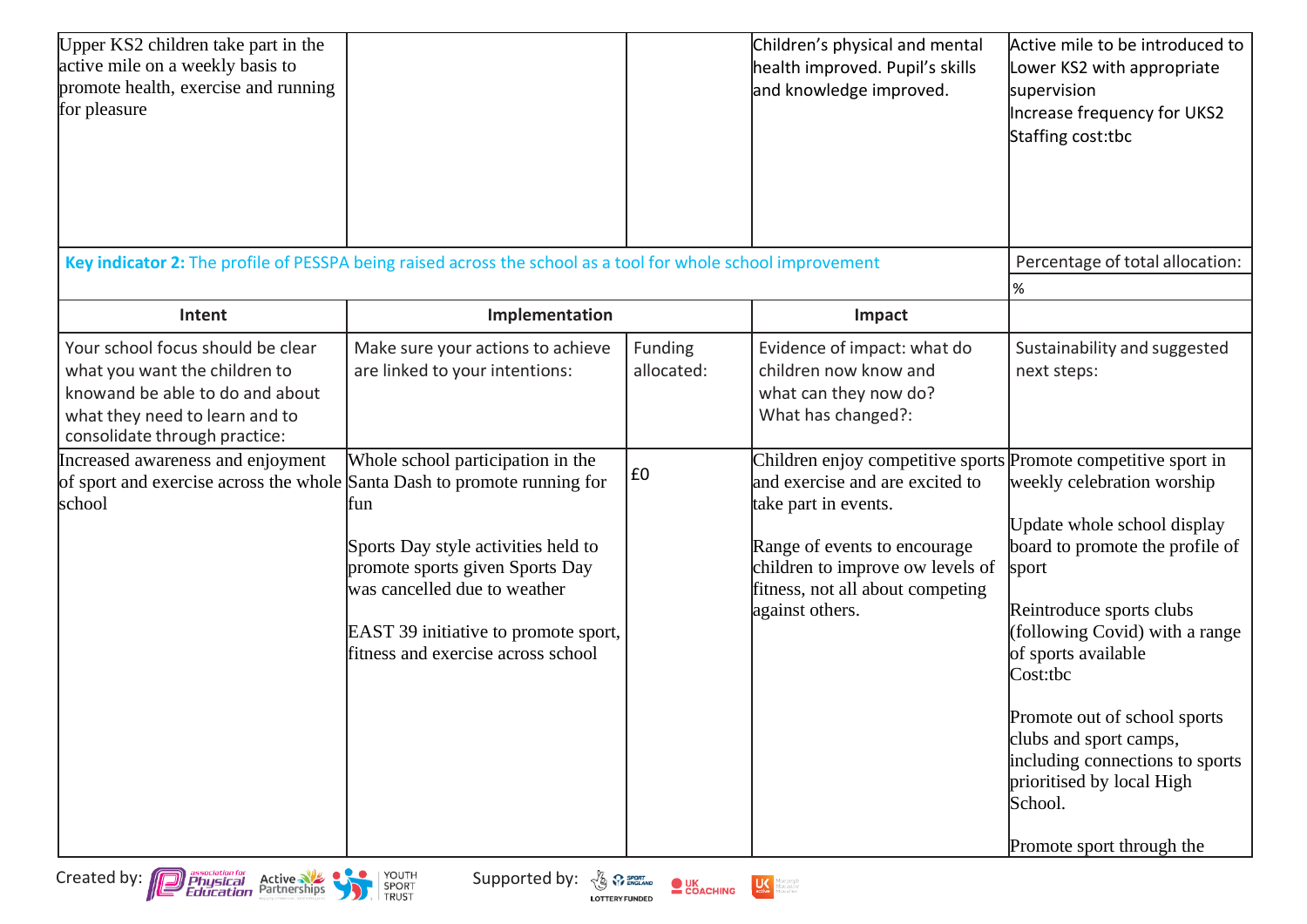|  |  | school twitter account                                                                                                                                                       |
|--|--|------------------------------------------------------------------------------------------------------------------------------------------------------------------------------|
|  |  | Work with SGO to enter inter-<br>school competitions and raise<br>the profile of sport<br>Provide transport for sporting<br>events so it is accessible to all.<br>Costs: tbc |

| Key indicator 3: Increased confidence, knowledge and skills of all staff in teaching PE and sport                                                                                                                          |                                                                                                                     |                       |                                                                                                             | Percentage of total allocation:                                                                                                                                                                                                                                                  |
|----------------------------------------------------------------------------------------------------------------------------------------------------------------------------------------------------------------------------|---------------------------------------------------------------------------------------------------------------------|-----------------------|-------------------------------------------------------------------------------------------------------------|----------------------------------------------------------------------------------------------------------------------------------------------------------------------------------------------------------------------------------------------------------------------------------|
|                                                                                                                                                                                                                            |                                                                                                                     |                       |                                                                                                             | $\%$                                                                                                                                                                                                                                                                             |
| Intent                                                                                                                                                                                                                     | Implementation                                                                                                      |                       | Impact                                                                                                      |                                                                                                                                                                                                                                                                                  |
| Your school focus should be clear<br>what you want the children to know<br>and be able to do and about<br>what they need to learn and to<br>consolidate through practice:                                                  | Make sure your actions to<br>achieve are linked to your<br>intentions:                                              | Funding<br>allocated: | Evidence of impact: what do<br>children now know and what<br>can they now do? What has<br>changed?:         | Sustainability and suggested<br>next steps:                                                                                                                                                                                                                                      |
| A range of dedicated equipment has<br>been invested in to promote<br>competitive sport, engagement and<br>confidence.<br>Playground equipment was also<br>invested in to promote exercise and<br>engagement at break times | New equipment promotes a range<br>of sports including: football,<br>basketball, dodgeball, curling and<br>athletics | £3,977                | More opportunities to engage in a<br>wider range of sports, accessible to their own CPD and provide<br>all. | Survey teachers' confidence in<br>opportunities for improvement<br>over the year.<br>Provide training for lunchtime<br>staff to promote sporting<br>activities<br>Costs:tbc<br>Promote the use and<br>maintenance of new equipment<br>to involve staff in its collective<br>luse |





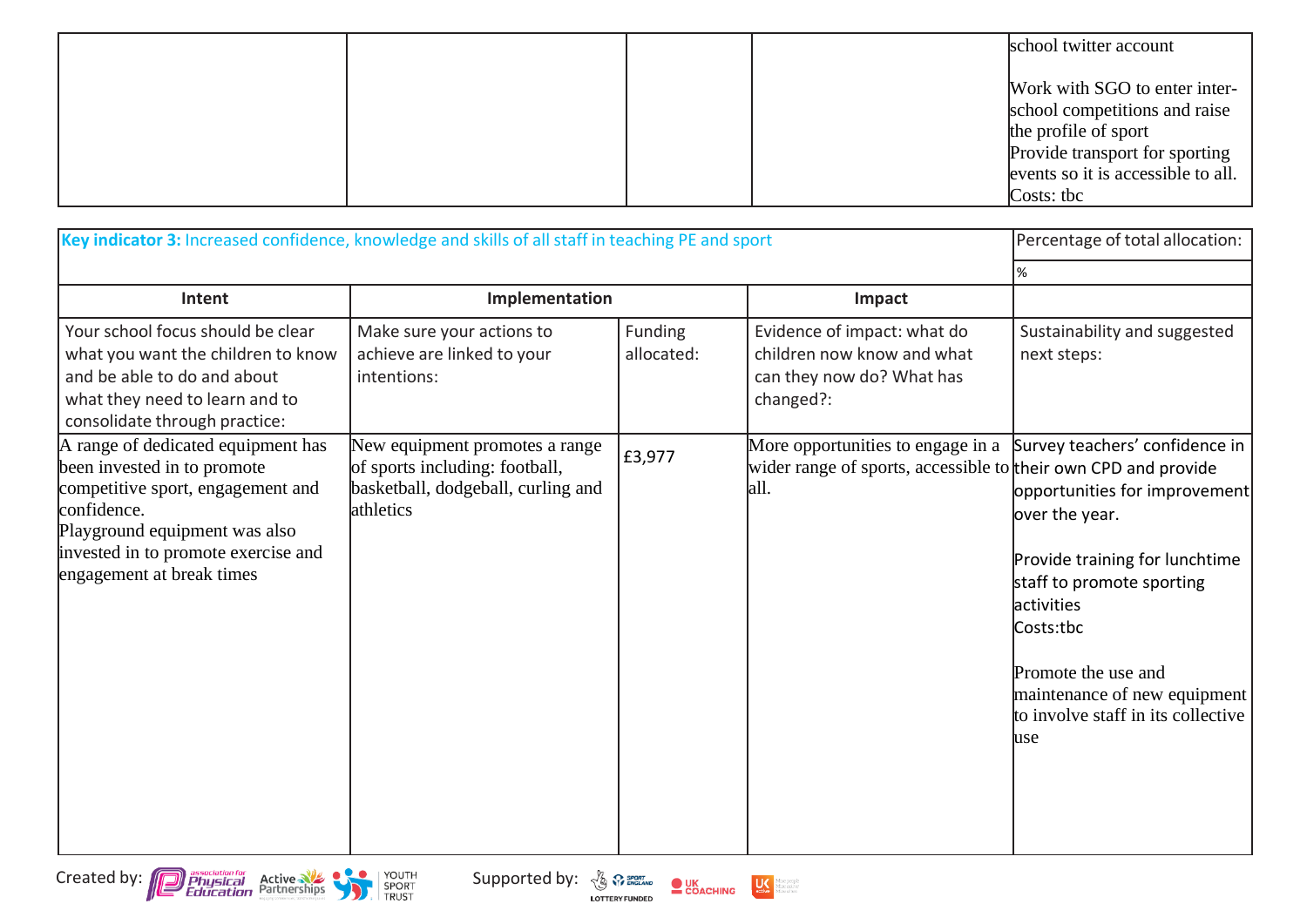| Key indicator 4: Broader experience of a range of sports and activities offered to all children                                                                                                                                                                                  |                                                                                                                                                                                                                                                                                         |                       | Percentage of total allocation:                                                                                                                                                                                                       |                                                                                                                                                                                                                                    |
|----------------------------------------------------------------------------------------------------------------------------------------------------------------------------------------------------------------------------------------------------------------------------------|-----------------------------------------------------------------------------------------------------------------------------------------------------------------------------------------------------------------------------------------------------------------------------------------|-----------------------|---------------------------------------------------------------------------------------------------------------------------------------------------------------------------------------------------------------------------------------|------------------------------------------------------------------------------------------------------------------------------------------------------------------------------------------------------------------------------------|
| Intent                                                                                                                                                                                                                                                                           | Implementation                                                                                                                                                                                                                                                                          |                       | Impact                                                                                                                                                                                                                                |                                                                                                                                                                                                                                    |
| Your school focus should be clear<br>what you want the children to know<br>and be able to do and about<br>what they need to learn and to<br>consolidate through practice:                                                                                                        | Make sure your actions to<br>achieve are linked to your<br>intentions:                                                                                                                                                                                                                  | Funding<br>allocated: | Evidence of impact: what do<br>children now know and what<br>can they now do? What has<br>changed?:                                                                                                                                   | Sustainability and suggested<br>next steps:                                                                                                                                                                                        |
| Additional achievements:<br>Provide a wide range of activities<br>within and outside the curriculum to<br>develop children's skills, knowledge,<br>physical and mental health<br>Additional mental health nurturing PE<br>sessions to be offered to small groups<br>lof children | Cheerleading, golf, curling and<br>archery included in additional PE<br>llessons<br>External sports coaches to deliver<br>additional curriculum lessons<br>Sports coach to take additional<br>small groups of children who have<br>been selected to increase activity<br>lor confidence | £3,888                | Children's physical and mental<br>health improved. Children's<br>enjoyment of sport improved.<br>Children developed strengthened<br>team work strategies and a<br>greater awareness of the impact<br>of their emotions through sport. | Continue to promote local<br>clubs and events.<br>Continue to have a focus on<br>nurturing PE supporting the<br>most vulnerable and less active<br>to participate in sport. Small<br>group PE to develop leadership<br>Cost: £2280 |
| Cycling lessons through Bikeability to<br>have a good understanding of road<br>safety and safe cycling.                                                                                                                                                                          | Children in Year 6 and some Year<br>5s to have quality road cycling<br>lessons through Newsome<br>Academy                                                                                                                                                                               | £480                  |                                                                                                                                                                                                                                       | Bikeability costs for unfunded<br>places. Seek solution to<br>provide bike shelter / storage<br>Costs:tbc<br>Survey about out of school<br>sporting involvement.                                                                   |